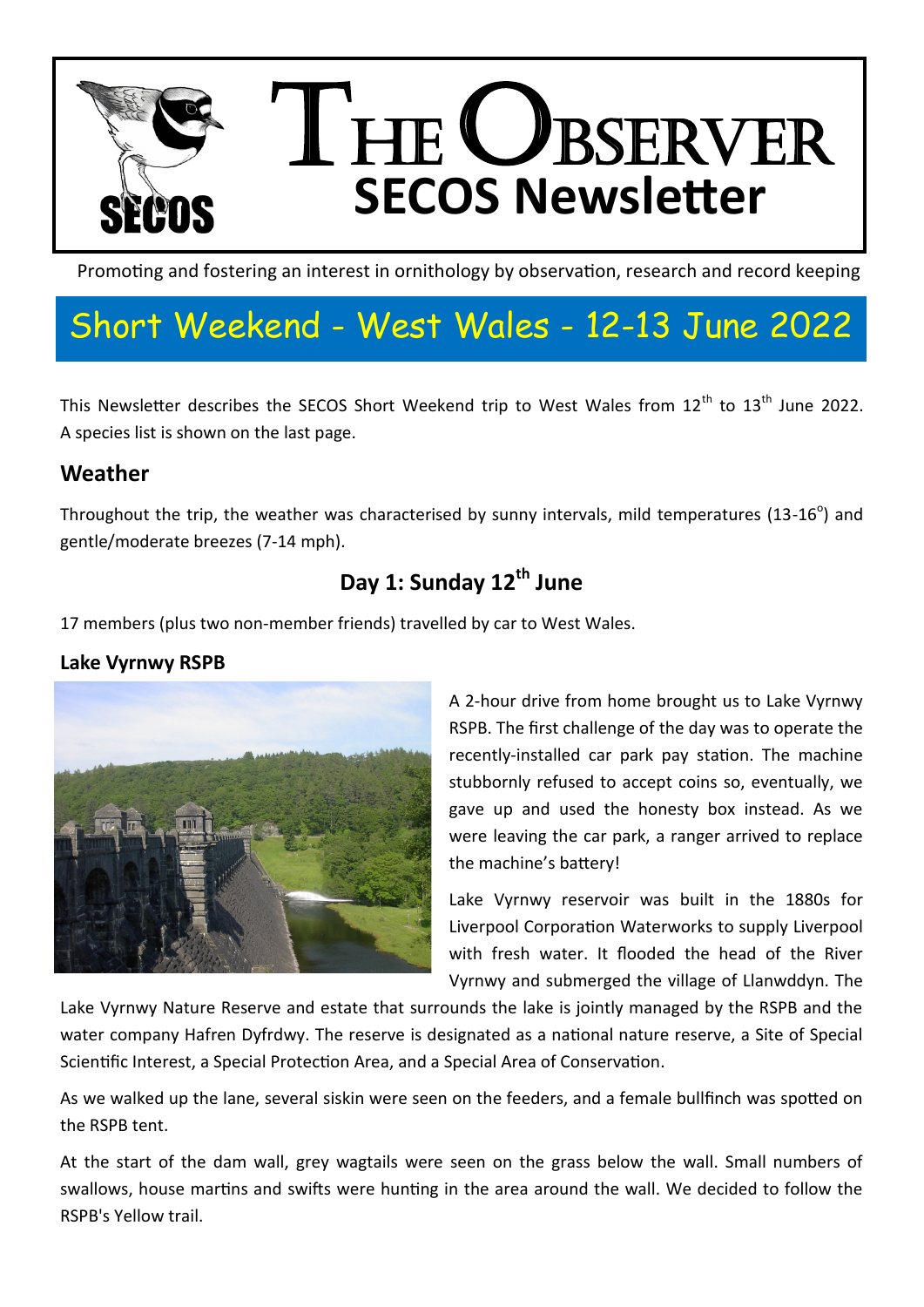At the far end of the wall, we descended the steps to the sculpture park. A garden warbler was heard singing in the meadow under the dam wall. We followed the path alongside the river, crossed the river via a white metal bridge, crossed a track and ascended a narrow footpath through woodland to another track. Few birds were seen but a willow warbler and a distant chiffchaff were heard singing. We continued to ascend along the Yellow trail, with mixed woodland on either side.

Where the path levelled off, a pipit was seen in a nearby tree. After a while, it flew down to the ground and then back to the tree. There was some debate about whether it was a tree pipit or a meadow pipit. The consensus was that the bird was a tree pipit, although it did not demonstrate the diagnostic song flight where it starts from a tree, climbs up, and then parachutes down to a different tree, so we could not be sure.

As a few leading birders started to descend a stony track, a sparrowhawk-like bird flew quickly across and over to a distant wood, where it disappeared from view. Janet's opinion was that it was too big for a sparrowhawk and that it was almost certainly a goshawk.

### **Carngafallt RSPB**

After lunch, a two-hour drive southwards brought us to Carngafallt RSPB. The journey was mostly on minor roads through habitat consisting mainly of poor quality grass, very few trees, and lots of sheep and cattle grids. From a farming perspective, Richard identified the habitat as 'low-input upland pasture'. We parked at the Elan Valley visitor centre (a 5-minute walk from the reserve). Peter arranged 'afternoon tea' in the form of fancy cakes to celebrate Janet's birthday.

The Elan Valley contains a chain of 5 reservoirs, which were created by damming the Elan and Claerwen rivers. The reservoirs were built by Birmingham Corporation Water Department in the 19th century to provide drinking water for Birmingham. Water from the reservoirs is carried to Frankley Reservoir in Birmingham via the Elan aqueduct. Pumping is not required because the network drops 52 metres along its 73 miles length from its source to Frankley. The gradient maintains a flow of less than 2 miles per hour; water takes 1½-2 days to reach Birmingham.

To the north of the car park, there is a rocky outcrop where an adult and a juvenile raven were spotted, together with a red kite and a kestrel. Later in the day, a peregrine was also seen.

We walked back to the car park entrance and turned right across the River Elan via an iron bridge. We looked for dippers but were unlucky.

Initially, we followed the track alongside the river but soon started to ascend a winding track through mixed woodland containing ancient oak (Sessile Oak and Pedunculate Oak) alder, willow, larch, rowan, silver birch and conifers. A goldcrest was seen flitting in the lower branches of a conifer. A female pied flycatcher was observed in the vicinity of a nest box. The group retreated along the track and waited patiently. After a short while, the female entered the nest box and, later, the male did so too. A lucky few had a brief but clear view of a wood warbler among the leaves of an oak tree before it flew away. Later in the day, a few birders saw a stunning male redstart in the same area. Further up the track, a spotted flycatcher was showing well in a clearing. The bird flew between trees and, at one point, perched on the root ball of a large uprooted tree.

A few birders walked another 200 metres up the track and were rewarded with the sighting of a female redstart carrying food.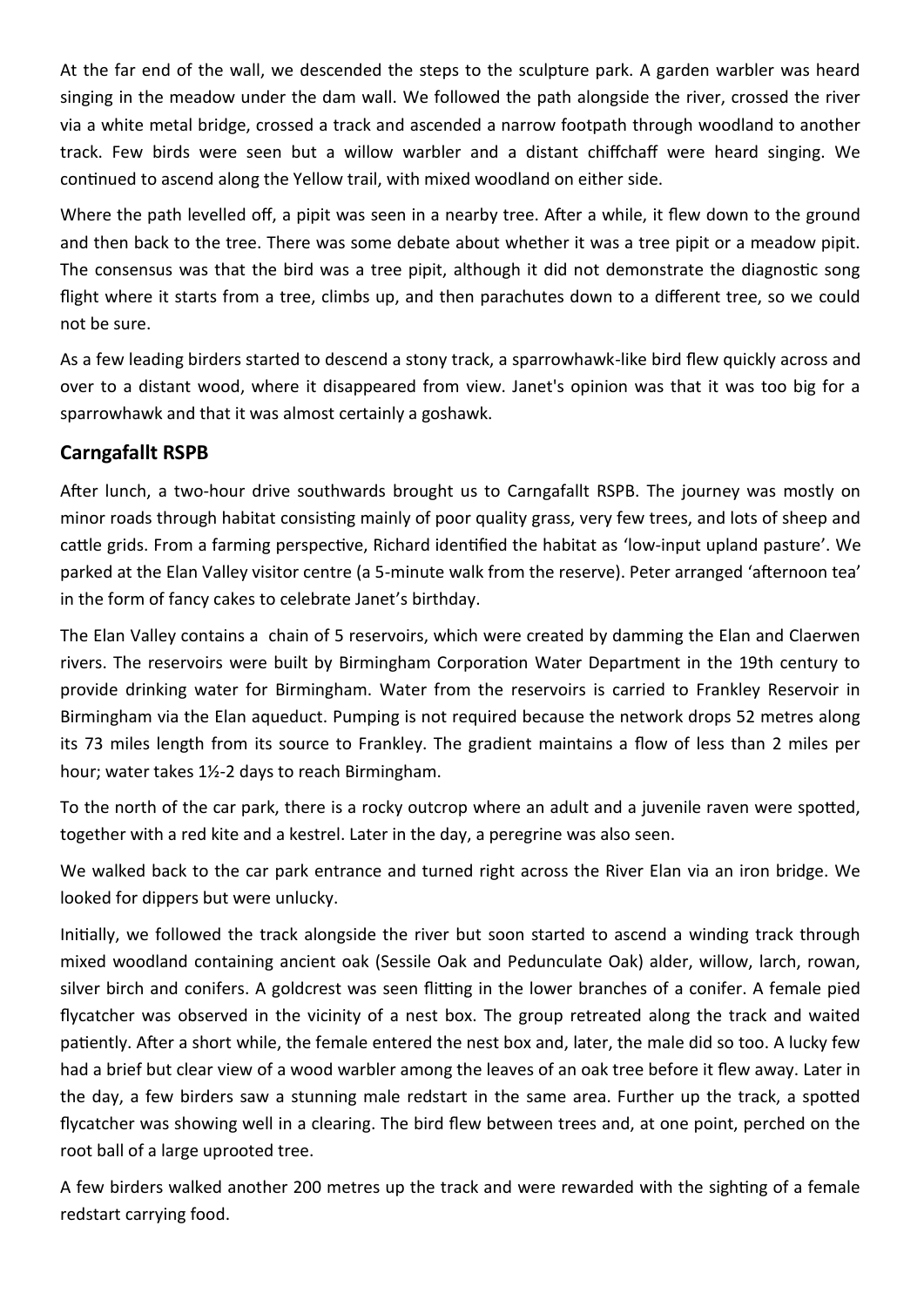A 1½-hour drive to the northwest brought us to Aberystwyth. Again, the route was mostly on minor roads across upland pasture. Stonechat, wheatear, curlew, lapwing and meadow pipit were added to the day's list. We stayed at the Premier Inn Aberystwyth. After a pleasant dinner, and a listing of the day's birds, we retired for a good night's sleep.

# **Day 2: Monday 13th June**

#### **Aberystwyth Seafront**

After breakfast, we headed down to the Aberystwyth seafront. A few cormorants were swimming in the sea and an oystercatcher was perched on rocks at the end of the pier. On the horizon, with 'scopes we could just about make out some gannets diving into the sea. Ian and Lydia recorded common guillemot and shag. A red kite was spotted flying over the cliffs to the north of the town and we had an excellent view of a peregrine, which flew overhead towards the cliffs.

#### **Ynys-hir RSPB**



A 30-minute drive brought us to Ynys-hir RSPB, this time via 'normal' roads!

We decided to follow the Wetland trail. A Cetti's warbler was heard belting out its song. A mediumsized bird with a pale brown back was seen flying away across a marshy area. Initially, we thought it was probably a curlew but, eventually, it flew and it was identified as a mistle thrush. Later, several other mistle thrushes were seen or heard in the same

area. Male and female stonechats, and a whitethroat, were perched on the overhead wires. A reed bunting flew across the marsh, and blackcap and chiffchaff were heard singing. We stopped at a high point to look out over the estuary. Canada geese dominated and there was a small number of shelduck and a grey heron. A suicidal female pheasant was standing on the railway line.

A debate started about whether an object on a distant fence post was an osprey. We waited patiently for it to move. Eventually, a carrion crow landed on its 'head' so we concluded that it probably was not an osprey!

Further along the path, we stopped for lunch, during which we heard a sedge warbler singing and a grasshopper warbler reeling. Later, a group of inquisitive ponies walked out of a small wooded area to join us.

After lunch, we continued along the path to the Ynys Feurig hide, which gave good views across the estuary. Redshank, dunlin and little egret were added to the day's list. Part of the hide was cordoned off because swallows were nesting in the roof space; we were privileged to watch them flying in and out of the hide.

Further along the path, we walked across a boardwalk through a surreal area of wetland with many dead trees. A tree pipit was perched on one of these, and a siskin on another.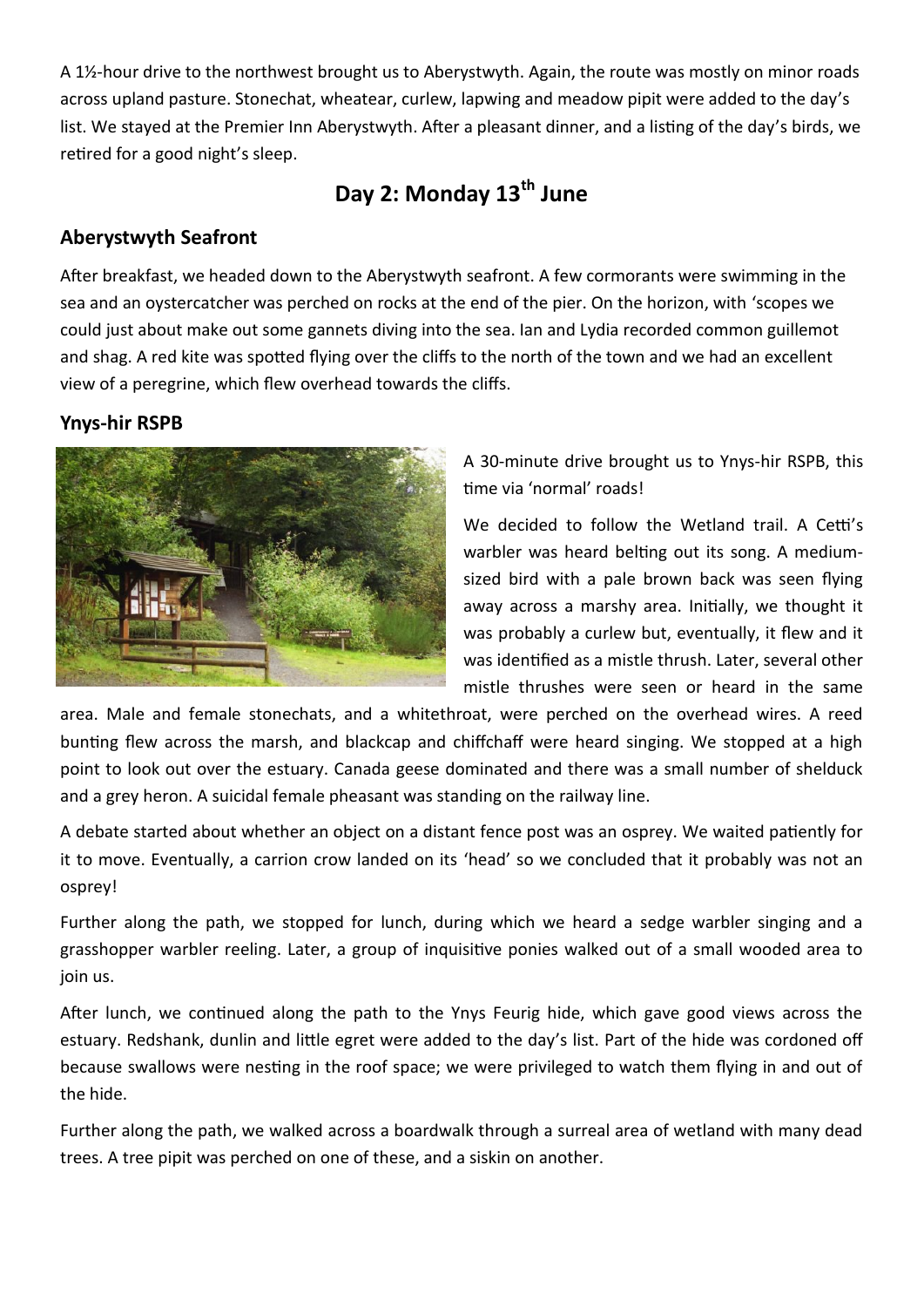Where the path forked, we left the Wetland trail to climb the Woodland trail. Male and female pied flycatchers were seen at nest box 128. At the elevated Ynys-hir hide, we sat down for a welcome rest. The hide gave distant views across the estuary.

A short walk brought us back to the visitor centre, where we enjoyed another rest and a drink while watching blue tit, great tit, chaffinch and nuthatch on the feeders.



We left the reserve and travelled a few miles up the A487 where we stopped in a lay-by. A great white egret was seen on the estuary.

We pointed our 'scopes at the distant nesting platform at Cors Dyfi Nature Reserve and saw a pair of ospreys. A few members visited the Dyfi Wildlife Centre to get a better view. Live streaming has shown that there are 3 young birds in the nest: **https://www.youtube.com/watch?v=gj-oSLZQsWQ**

An oystercatcher was seen nesting on the ballast alongside the railway line to Aberystwyth,

presumably because it is quite similar to its usual nesting environment. We were reminded of a Springwatch episode that featured a common sandpiper doing the same thing on the same railway line!

#### **Llangollen**

On our journey home we stopped for dinner at The Corn Mill in Llangollen. When we stepped inside, we could see old beams everywhere, and a water wheel behind the bar. With a riverside view, a lovely meal with good service, and great company, this was a perfect ending to our trip.

After dinner, a few members walked down to the bridge and were rewarded with a sighting of a dipper.

It was an enjoyable and productive trip. We saw all our ancient oak woodland target birds – pied flycatcher, redstart, spotted flycatcher and wood warbler – and recorded a total of 87 species.

## **Credits – Images & Narrative**

Images: Lake Vyrnwy Dam, Sean Hattersley, Wikimedia Commons, GNU Free Documentation License Ynys-hir Reserve Centre, John Firth, Geograph, Creative Commons License Osprey's nest, Cors Dyfi Nature Reserve, Robin Drayton, Geograph, Creative Commons License Narrative: Mike Tonks